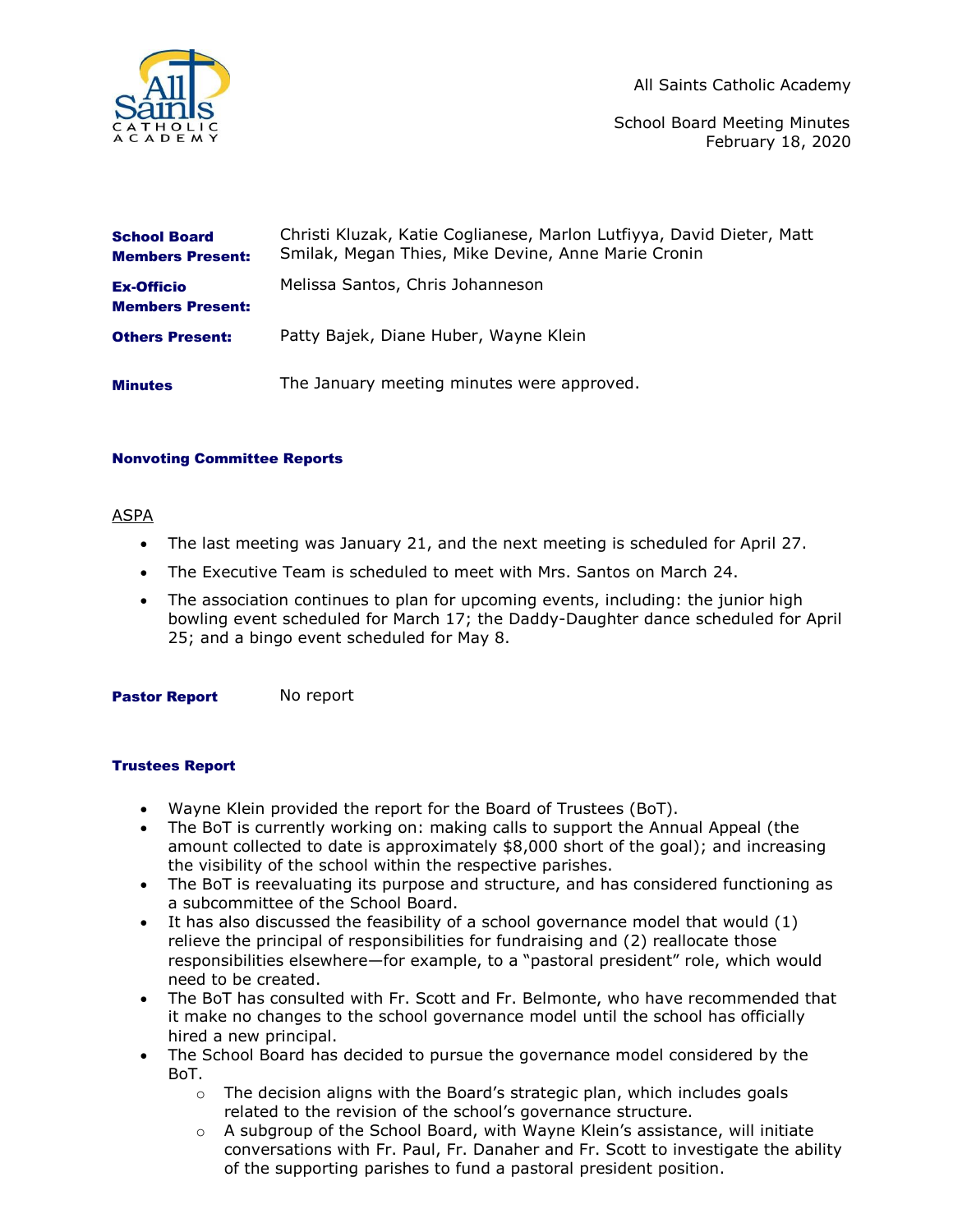$\circ$  The subgroup will also develop recommendations related to the position, such as a job title, responsibilities, and a schedule for communication with the parishes.

### Principal Report

- Recent Illnesses
	- o With the large number of absences ASCA has experienced recently, it has been in contact with Districts 203 and 204 regularly, and with the DuPage County Health Department daily.
	- $\circ$  ASCA has taken several actions to help fight the spread of illness. For example, it has paid to have every classroom disinfected regularly.
	- $\circ$  The school is also frequently conducting analyses of absences to the determine the percentage of those due to illness.
	- $\circ$  Many of the absences have been due to other reasons: travel, injuries, precautionary measures, etc.
	- $\circ$  The school has not yet decided to close. But it continues to assess the situation so that it can make the determination most appropriate for the students, and it continues to keep all options open.
- **Calendar Confirmation** 
	- $\circ$  Mrs. Santos has been in contact with St. Raphael and Saints Peter and Paul to discuss their 2020-21 school calendars. The proposed ASCA calendar is the same as the calendars for Saints Peter and Paul and the schools in District 203.
	- o The School Board voted to approve the ASCA calendar (referenced in last month's minutes) that Mrs. Santos proposed.
- Information from Winter Seminar
	- o Teacher Shortage
		- Illinois is experiencing a teacher shortage, and districts in southern and central Illinois have been impacted the most.
		- To address the shortage, Illinois has relaxed licensure requirements.
		- Among other things, it has also: expanded opportunities for individuals with bachelor's degrees to achieve substitute licensure; and established reciprocity with other states with respect to the requirements for teacher licensure.
		- The Diocese of Joliet is also considering increases to the teacher salary schedule.
	- o Culture
		- The Board is considering ways to encourage a positive culture at ASCA, especially among ASCA parents, since culture has a significant impact on teacher retention.
		- A negative culture can drive effective teachers to public schools, which pay more.
		- The Board encourages respectful parent-teacher interactions, and is brainstorming ways to communicate related best practices.
	- o Funding Teacher's Students
		- Catholic school teachers who have children in Catholic schools can be at a disadvantage relative to public school teachers who do, due to the difference in salaries.
		- Teachers at ASCA receive a 50% tuition credit for each child (teachers at Benet can send their children to Benet for free.).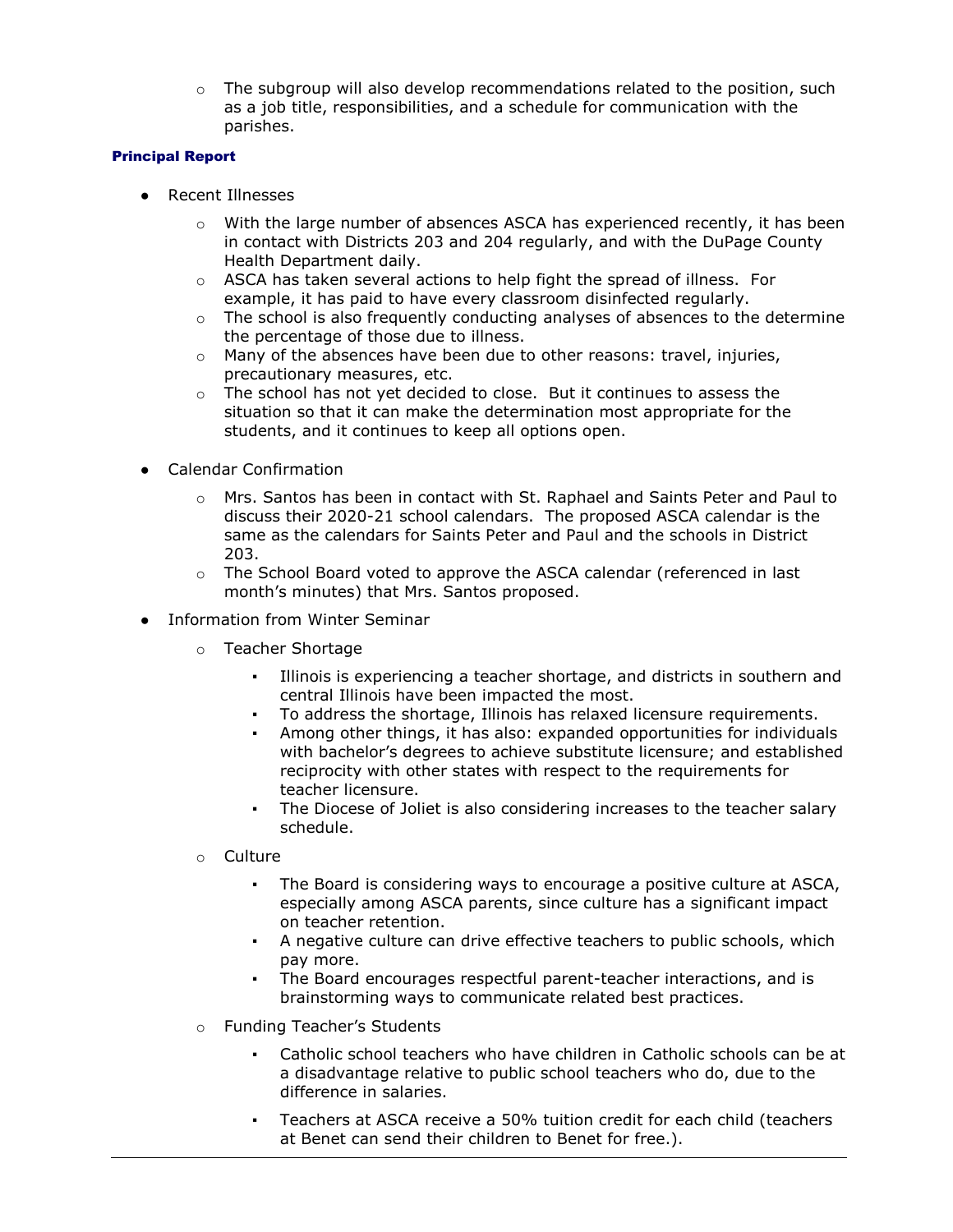All Saints Catholic Academy



School Board Meeting Minutes February 18, 2020

- ASCA is reviewing ways to offer additional help; that will help incentivize teachers to come to All Saints.
- o Fr. Jeff Meeting
	- The School Board is scheduled to meet with Fr. Jeff (Diocese of Joliet) on March 17.

### Agenda Items

- Enrollment Update (Patty Bajek)
	- $\circ$  As of February 16, enrollment for the 2019-20 school year is at 437 students.
	- $\circ$  The school is still enrolling students for the current school year. Two students enrolled in February—a PK4 student and a second-grade student.
	- $\circ$  Ninety-seven students at ASCA are new as of the 2019-20 school year.
	- $\circ$  The re-enrollment of current students for the 2020-21 school year began on January 24.
		- Excluding the class of 2020, 44 students have not re-enrolled.
			- Eighteen of those students will not return to All Saints.
			- The school is waiting for a decision from the other students.
	- $\circ$  The open house that the school conducted in January was very successful.
		- The event drew 36 new families and 47 potential students.
		- About  $1/3$  of the families that attended the open house  $(11)$  registered for the next school year.
		- In all, 27 students registered for the next school year. Many of them (10) will be in kindergarten.
	- o Enrollment for next year is currently at 360.
	- $\circ$  Forty-seven students have applied for Tuition Tax Credit Scholarships for the 2020-21 school year.
		- Through Empower Illinois, the school currently has enough funding for six students.
- Principal Search Update (Patty Bajek)
	- $\circ$  ASCA has conducted first- and second-round interviews of candidates.
	- $\circ$  The Search Committee has settled on a candidate, who will visit the school to meet with Fr. Paul. At that time, the school expects to extend an offer.
	- $\circ$  If the candidate accepts, Mrs. Santos will be available to work with the candidate on the transition of responsibilities.
- Vice President (of the School Board) Nominations
	- $\circ$  The Board is considering candidates for the role of Vice President for the 2020-21 school year.
	- o Anne Marie Cronin will roll off the Board after the end of the current school year.
	- $\circ$  The current Board members are in the following years of their terms:
		- Kati Coglianese (2nd)
		- David Dieter (1st)
		- Marlon Lutfiyya (2nd)
		- Anne Marie Cronin (4th)
		- Gina Gilmore (1st)
		- Matt Smilak (3rd)
		- Mike Devine (1st)
		- Christopher Johanneson (4th)